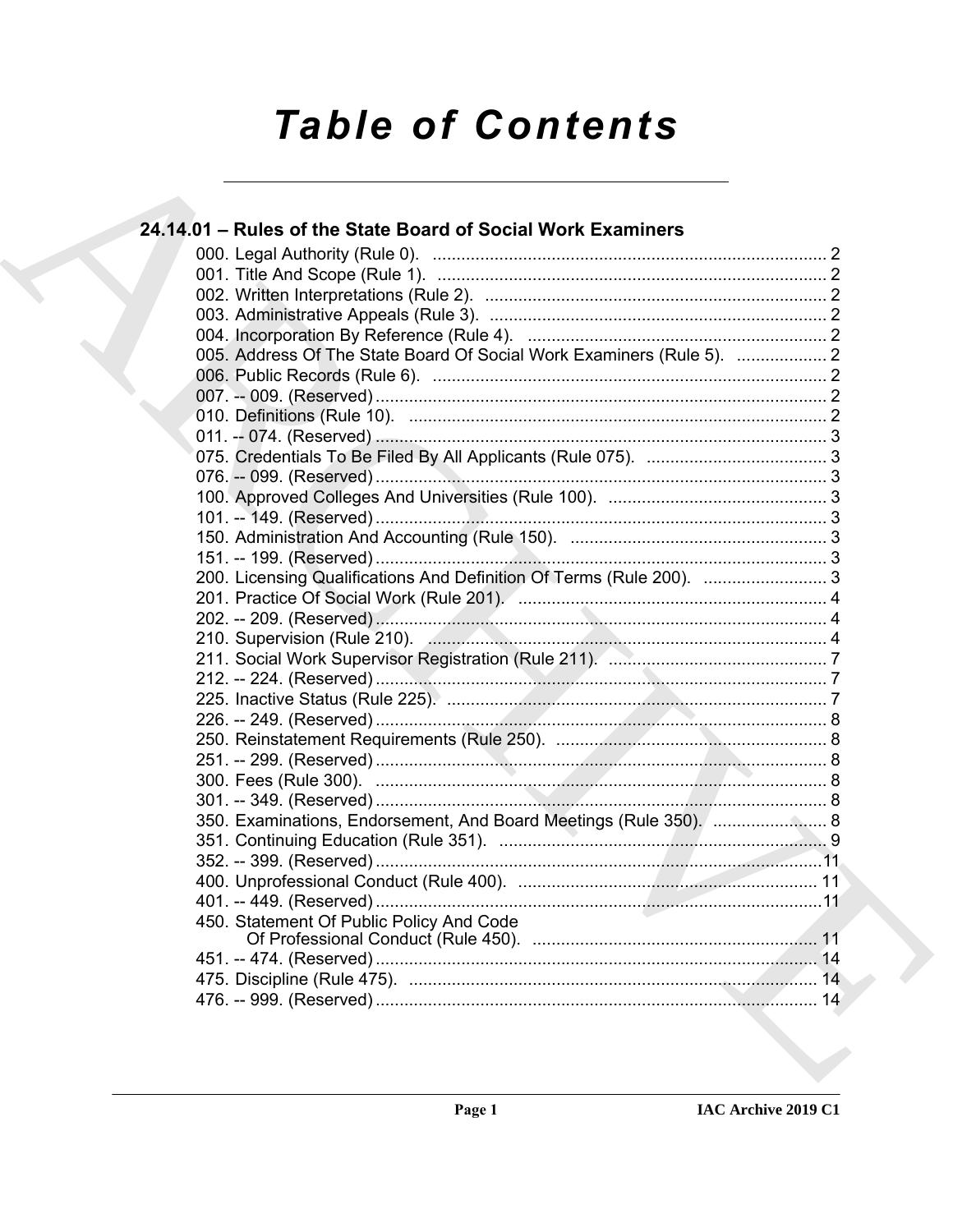#### **IDAPA 24 TITLE 14 CHAPTER 01**

### **24.14.01 – RULES OF THE STATE BOARD OF SOCIAL WORK EXAMINERS**

#### <span id="page-1-19"></span><span id="page-1-1"></span><span id="page-1-0"></span>**000. LEGAL AUTHORITY (RULE 0).**

These rules are hereby prescribed and established pursuant to the authority vested in the State Board of Social Work Examiners by the provisions of Section 54-3204, Idaho Code. (7-1-93)

#### <span id="page-1-21"></span><span id="page-1-2"></span>**001. TITLE AND SCOPE (RULE 1).**

These rules shall be cited as IDAPA 24.14.01, "Rules of the State Board of Social Work Examiners." (7-1-93)

### <span id="page-1-22"></span><span id="page-1-3"></span>**002. WRITTEN INTERPRETATIONS (RULE 2).**

The board may have written statements which pertain to the interpretation of the rules of this chapter. Such interpretations, if any, are available for public inspection and copying at cost in the main office of the Bureau of Occupational Licenses. (7-1-93) Occupational Licenses.

### <span id="page-1-11"></span><span id="page-1-4"></span>**003. ADMINISTRATIVE APPEALS (RULE 3).**

Administrative Appeals shall be governed by the Administrative Procedure Act, Title 67, Chapter 52, Idaho Code. (3-13-02)

### <span id="page-1-18"></span><span id="page-1-5"></span>**004. INCORPORATION BY REFERENCE (RULE 4).**

These rules do not incorporate by reference any document other than those sections of Idaho Code so referenced. (3-13-02)

### <span id="page-1-10"></span><span id="page-1-6"></span>**005. ADDRESS OF THE STATE BOARD OF SOCIAL WORK EXAMINERS (RULE 5).**

**24.14.01 – RULES OF THE STATE BOARD OF SOCIAL WORK EXAMINERS<br>
THE LEGAL ALTHORITY (RULE B)**<br>
THE LEGAL ALTHORITY (RULE B)<br>
THE AND SCOPE (RULE B)<br>
THE AND SCOPE (RULE B)<br>
THE AND SCOPE (RULE B)<br>
THE AND SCOPE (RULE B)<br>
T The office of the State Board of Social Work Examiners is located within the Bureau of Occupational Licenses, 700 W. State Street, Boise, Idaho 83702. The Bureau is open between the hours of 8:00 a.m. and 5:00 p.m. each day except Saturdays, Sundays and holidays. The telephone number of the Board is (208) 334-3233. The Board's fax number is (208) 334-3945. The Board's e-mail address is swo@ibol.idaho.gov. The Board's official website is http:// www.ibol.idaho.gov. (4-11-06)

### <span id="page-1-20"></span><span id="page-1-7"></span>**006. PUBLIC RECORDS (RULE 6).**

The records associated with the State Board of Social Work Examiners are subject to the provisions of the Idaho Public Records Act. Title 74, Chapter 1, Idaho Code. (3-13-02)

### <span id="page-1-8"></span>**007. -- 009. (RESERVED)**

### <span id="page-1-9"></span>**010. DEFINITIONS (RULE 10).**

<span id="page-1-15"></span><span id="page-1-14"></span><span id="page-1-13"></span><span id="page-1-12"></span>**01. Board**. The State Board of Social Work Examiners as prescribed in Section 54-3202, Idaho Code.  $(7-1-93)$ 

**02. Bureau**. The Bureau means the Bureau of Occupational Licenses, as prescribed in Sections 54- 3204 and 67-2602, Idaho Code. (3-13-02)

**03. Psychotherapy**. Treatment methods using a specialized, formal interaction between a Clinical Social Worker and an individual, couple, family, or group in which a therapeutic relationship is established, maintained, or sustained to understand unconscious processes, intrapersonal, interpersonal, and psychosocial dynamics, and the diagnosis and treatment of mental, emotional, and behavioral disorders, conditions, and addictions.  $(3-20-04)$ 

<span id="page-1-16"></span>**04.** Relative. For the purposes of these rules, a relative is a person's spouse, parent, child, or sibling, so of whether the relation is by blood, through marriage, or by law. (4-4-13) regardless of whether the relation is by blood, through marriage, or by law.

<span id="page-1-17"></span>**05. Supportive Counseling**. Supportive counseling by a social worker means a method used by social workers to assist individuals, couples, families, and groups in learning how to solve problems and make decisions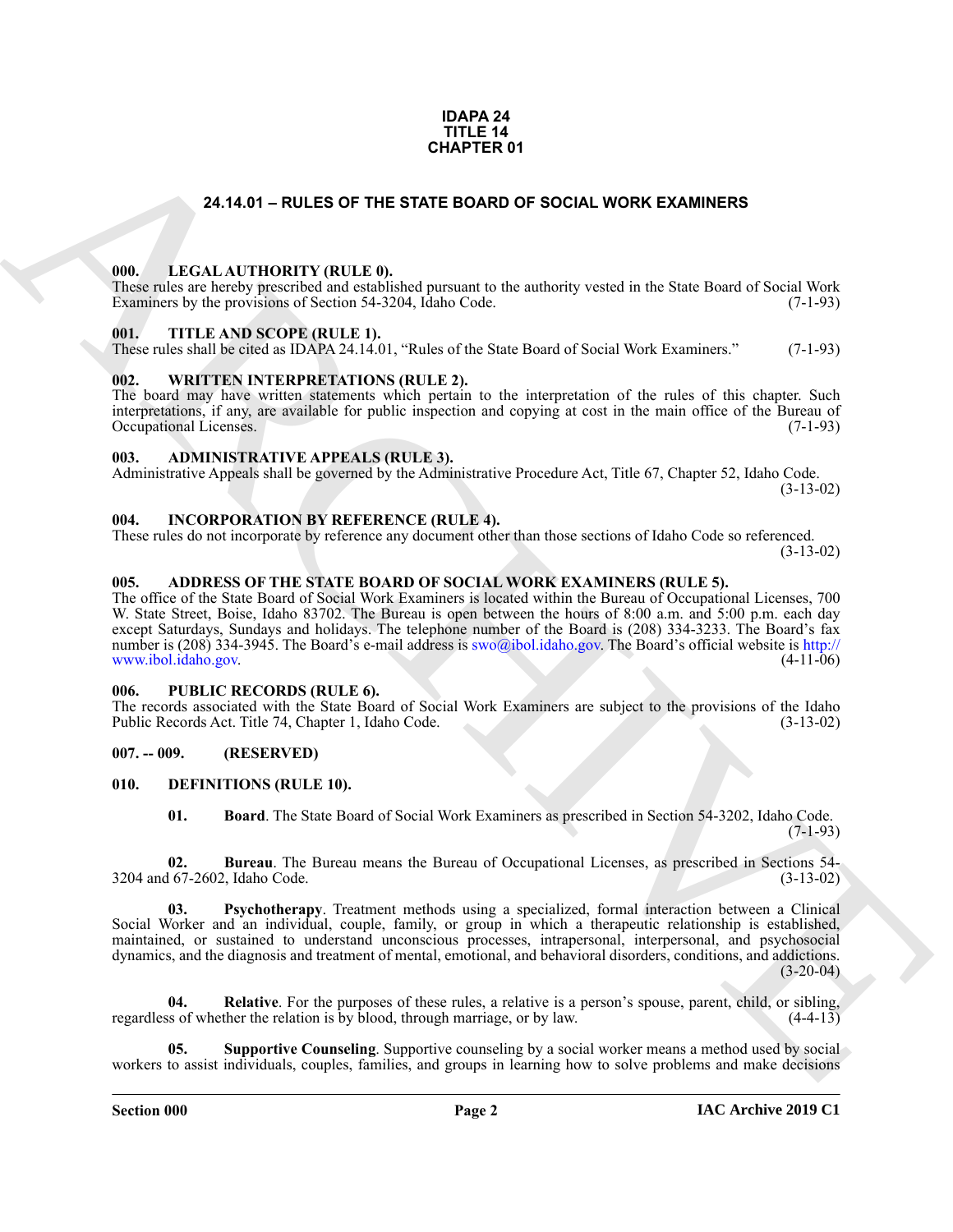about personal, health, social, educational, vocational, financial, and other interpersonal concerns. This help in the maintenance of adaptive patterns is done in the interview through reassurance, advice giving, information providing, and pointing out client strengths and resources. Supportive counseling does not seek to reach unconscious material.  $(3-20-04)$ 

### <span id="page-2-0"></span>**011. -- 074. (RESERVED)**

### <span id="page-2-12"></span><span id="page-2-1"></span>**075. CREDENTIALS TO BE FILED BY ALL APPLICANTS (RULE 075).**

<span id="page-2-15"></span><span id="page-2-14"></span>**Completed Application**. An application shall be completed by all applicants for licensure upon a y the State Board of Social Work Examiners. (3-30-07) form prescribed by the State Board of Social Work Examiners.

Brown of Comparison's Licensine<br>
And revenue leads, were also shown that the system of the system of the system of the system of the system of<br>  $\sigma$  and revenue in the system of the system of the system of the system of t **02. Official Documents**. All applicants shall arrange for official documents including transcripts to be transmitted by the registrars of the educational institutions or official custodian of documents or from the repository of primary source credentialing information administered by the Association of Social Work Boards (ASWB), directly to the board. (4-11-19)

<span id="page-2-13"></span>**03. Applications on File**. Applications on file with the Board for a period in excess of two (2) years from the date of receipt by the Bureau shall be terminated unless good cause is demonstrated to the Board. (3-30-07)

### <span id="page-2-2"></span>**076. -- 099. (RESERVED)**

### <span id="page-2-11"></span><span id="page-2-3"></span>**100. APPROVED COLLEGES AND UNIVERSITIES (RULE 100).**

Any college, university, or school of social work that is accredited or is a candidate for accreditation by the Northwest Commission on Colleges and Universities or any similar accrediting body, and that offers a social work program that is accredited by the Council on Social Work Education (CSWE) or that is otherwise approved by the Board. The social work program must be a recognizable, coherent organizational entity within the institution. (3-29-12)

### <span id="page-2-4"></span>**101. -- 149. (RESERVED)**

### <span id="page-2-8"></span><span id="page-2-5"></span>**150. ADMINISTRATION AND ACCOUNTING (RULE 150).**

The disposition of receipts and expenses for administering the terms and provisions of this Act shall be duly appropriated in the following manner: (7-1-93)

<span id="page-2-9"></span>**01. Board Shall Contract with the Bureau of Occupational Licenses**. The board shall contract with the Bureau of Occupational Licenses for administrative, investigative, legal, fiscal and clerical responsibilities, for appropriation and accountability of all fees obtained under the terms and provisions of this Act, for issuing licenses to qualified applicants upon approval by the board and for any other duties so prescribed by the contract. (5-3-03)

<span id="page-2-10"></span>**02. Reimbursement of Board Members**. Board members shall be entitled to reimbursement for actual expenses incurred as long as such expenses are deemed necessary and prudent and are approved by the Board.

 $(5-3-03)$ 

### <span id="page-2-6"></span>**151. -- 199. (RESERVED)**

### <span id="page-2-16"></span><span id="page-2-7"></span>**200. LICENSING QUALIFICATIONS AND DEFINITION OF TERMS (RULE 200).**

All applicants for licensing under the Social Work Licensing Act must meet the minimum qualifications as set forth by this act.  $(7-1-93)$ 

<span id="page-2-19"></span>**01. Good Moral Character**. "Good moral character" is defined by the board as that behavior exhibited on the part of an applicant which is in conformity with the Social Work Code of Professional Conduct and within the limits of state law. (5-3-03)

**02. Application for Licensure**. Application for licensure must be made to the Board of Social Work rs on forms provided by the Bureau of Occupational Licenses. (7-1-93) Examiners on forms provided by the Bureau of Occupational Licenses.

<span id="page-2-18"></span><span id="page-2-17"></span>**03. Educational Requirements**. Educational requirements must be verified by submission of official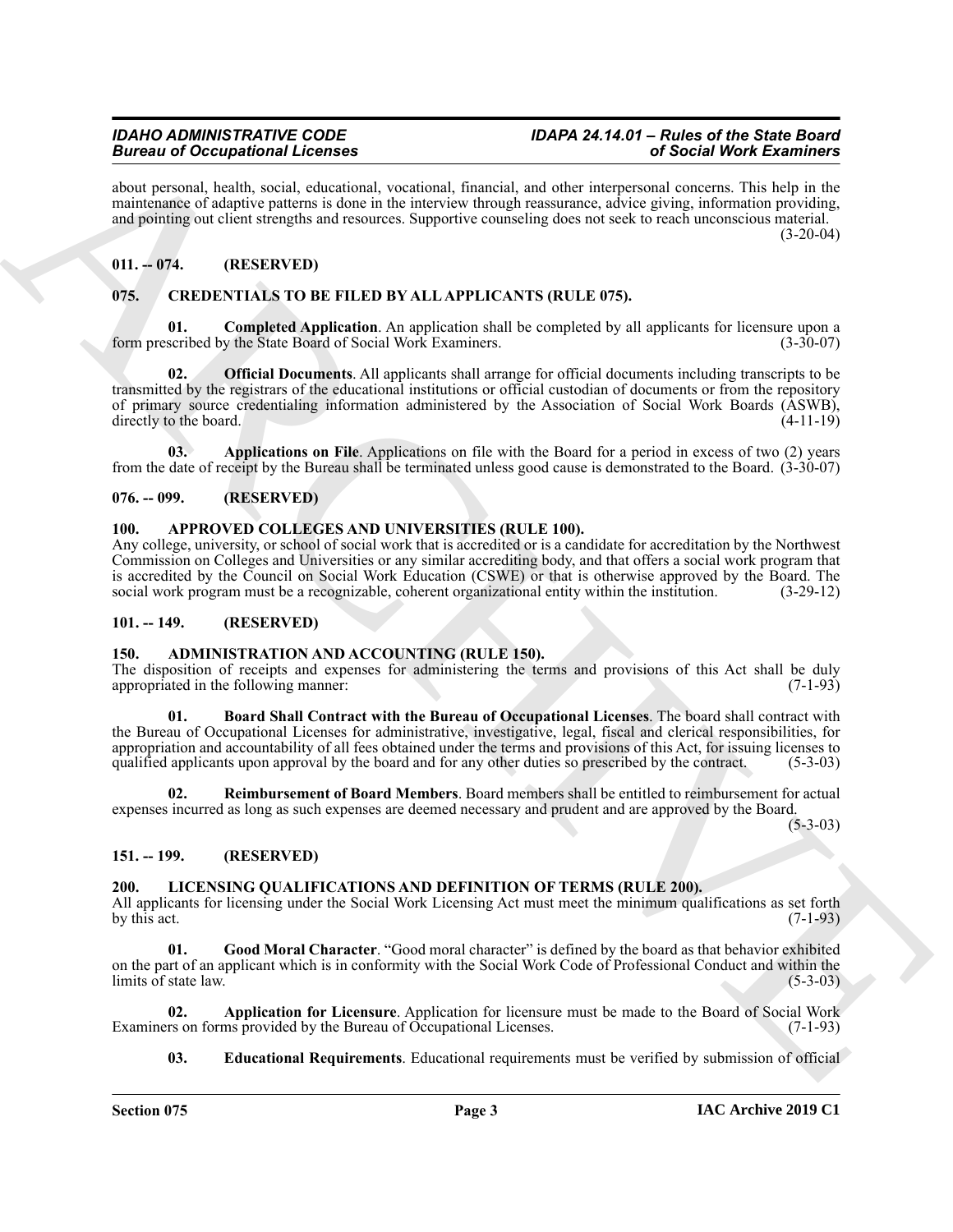transcripts sent directly to the Board from the educational institution or from the repository of primary source credentialing information administered by the Association of Social Work Boards (ASWB). (4-11-19) credentialing information administered by the Association of Social Work Boards (ASWB).

### <span id="page-3-3"></span><span id="page-3-0"></span>**201. PRACTICE OF SOCIAL WORK (RULE 201).**

<span id="page-3-8"></span><span id="page-3-4"></span>**01. Baccalaureate Social Work**. The application of social work theory, knowledge, methods, and ethics to restore or enhance social or psychosocial functioning of individuals, couples, families, groups, organizations, and communities. Baccalaureate social work is a generalist practice that includes assessment, planning, intervention, evaluation, case management, information and referral, supportive counseling, supervision, and consultation with clients. Baccalaureate social work also includes advocacy, education, community organization, and the development, implementation and administration of policies, programs, and activities. Bachelor level social workers are prohibited from performing psychotherapy. Baccalaureate social work can include independent practice,<br>but not private practice. (4-4-13) but not private practice.

Because of Coccapation and Because and West Associates and the specific state of Section West Exerprises contained and the specific state of the specific state of the specific state of the specific state of the specific s **02. Master's Social Work**. The application of social work theory, knowledge, methods and ethics, and the professional use of self to restore or enhance social, psychosocial or biopsychosocial functioning of individuals, couples, families, groups, organizations, and communities. Master's social work requires the application of specialized knowledge and advanced practice skills in the areas of assessment, treatment planning, implementation and evaluation, case management, information and referral, supportive counseling, supervision and consultation with clients, advocacy, teaching, research, community organization, and the development, implementation, and administration of policies, programs, and activities. Master level social workers who do not hold clinical licensure may provide psychotherapy only under the supervision of a licensed clinical social worker, psychologist, or psychiatrist and in accordance with an approved supervision plan. Master's social work can include independent practice, but not private practice. (4-4-13)

<span id="page-3-5"></span>**03. Clinical Social Work**. The practice of clinical social work is a specialty within the practice of master's social work and requires the application of specialized clinical knowledge and advanced clinical skills in the areas of assessment, diagnosis, and treatment of mental, emotional, and behavioral disorders, conditions and addictions. Clinical social work is based on knowledge and theory of psychosocial development, behavior, psychopathology, motivation, interpersonal relationships, environmental stress, social systems, and cultural diversity, with particular attention to person-in-environment. It shares with all social work practice the goal of enhancement and maintenance of psychosocial functioning of individuals, families, and small groups. Clinical social work includes, but is not limited to, individual, couples, family and group psychotherapy, and includes independent and private practice. (3-20-04)

<span id="page-3-7"></span>**04. Independent Practice of Social Work**. As defined in Section 54-3207, Idaho Code, independent practice is that practice in which an individual who, wholly or in part, practices social work autonomously with total responsibility for such independent practice. (4-4-13)

<span id="page-3-9"></span>**05. Private Practice of Social Work**. As defined in Section 54-3207, Idaho Code, is that independent practice in which an individual sets up and maintains responsibility for the contractual conditions of payment with clients, agencies, or institutions. (5-3-03)

<span id="page-3-6"></span>**06. Employment of a Social Worker**. A social worker employed directly by a physician, psychologist or other social worker, or by a public or private agency, institution, hospital, nursing home, rehabilitation center, or any similar facility, is not to be considered within the definition of an independent practitioner. Furthermore, a social worker who contracts with an agency or institution that assumes full responsibility for and supervises the services provided to clients is not considered to be a private practitioner. (5-3-03)

### <span id="page-3-1"></span>**202. -- 209. (RESERVED)**

### <span id="page-3-10"></span><span id="page-3-2"></span>**210. SUPERVISION (RULE 210).**

**01. Generally Applicable Supervision Requirements**. All supervised experience, as set forth in this section, must meet the following requirements:

<span id="page-3-11"></span>**a.** Supervision must be consultative-teaching supervision which is directed toward enhancement and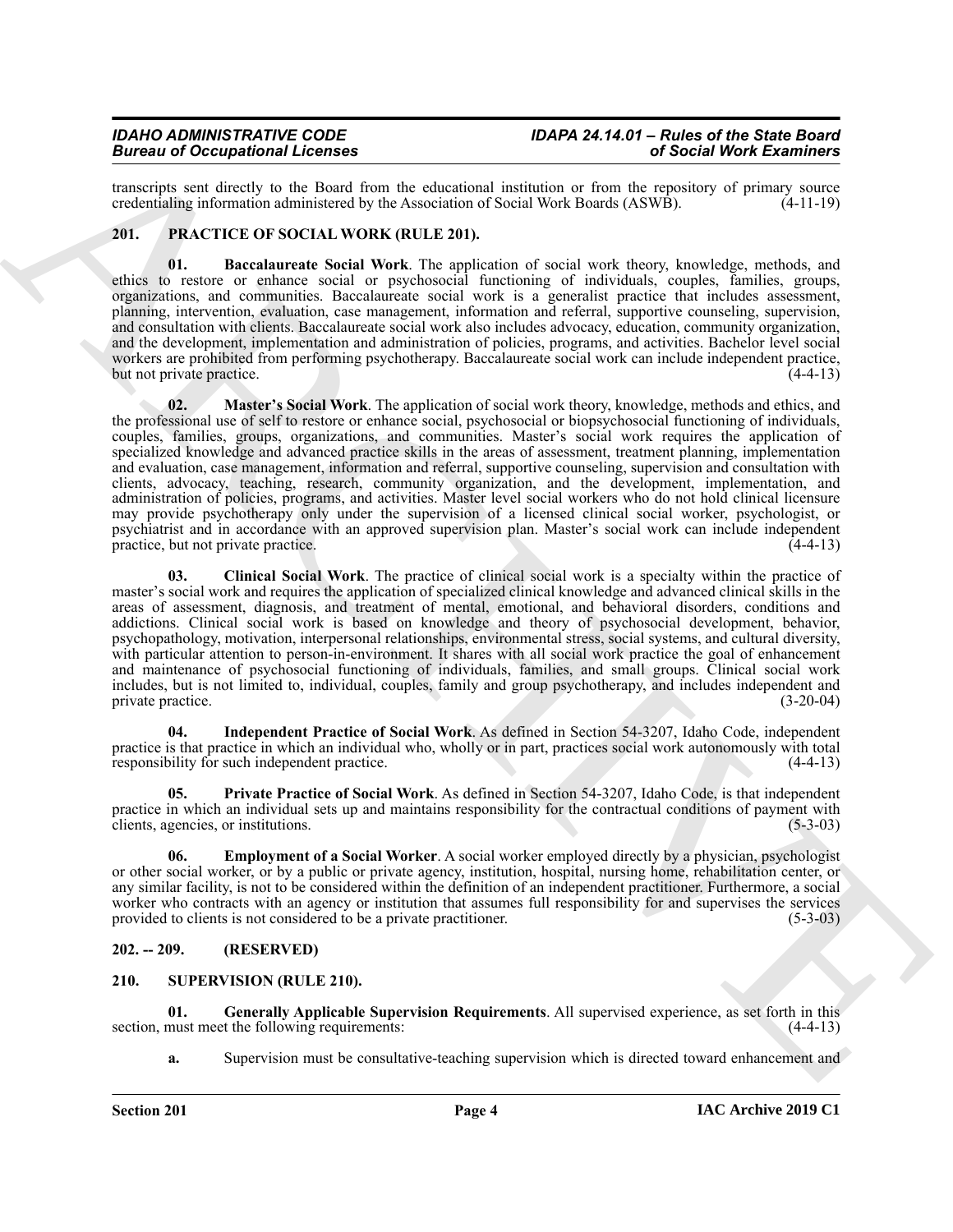improvement of the individual's social work values, knowledge, methods, and techniques. (4-4-13)

**b.** A minimum of one hundred (100) hours of the required supervision must be face-to-face contact with the supervisor and must occur on a regular and on-going basis. (4-4-13)

i. A supervisee may count in full all time in a supervisory session where the ratio of supervisor to supervisees does not exceed one (1) supervisor to two (2) social workers. All one hundred (100) hours may be earned in such a one (1) to two (2) setting.  $(4-4-13)$ 

Biomass of Occupations I Leonards<br>
European and vertex based with the state of the contribute control of the Boston China and the state of the the<br>
state in the state of the method in the state of the control of the state ii. Group supervision may count for no more than fifty (50) hours of face-to-face contact. Group supervision may count only where the ratio of supervisor to supervisees does not exceed one (1) supervisor to six (6) supervisees, and the allowable countable time shall be prorated by the following formula: total session minutes divided by total supervisees, multiplied by two (2) equals the maximum allowable countable time per supervisee for the session. i.e. a supervisee attending a one (1) hour group supervisory session consisting of six (6) supervisees shall be allowed twenty (20) minutes of group supervision credit (60 minutes/6 supervisees x  $2 = 20$  minutes). (4-4-13)

<span id="page-4-1"></span>**02. Pursuing Licensure As Independent Practitioners**. Requirements for supervision of baccalaureate or master's social workers pursuing licensure as independent practitioners. (4-4-13)

**a.** Develop a plan for supervision that must be reviewed and approved by a designated Board member prior to commencement of supervision. (4-4-13)

**b.** Complete a minimum of three thousand  $(3,000)$  hours of supervised social work experience. The hours shall be accumulated in not less than two (2) years but in not more than five (5) years unless an extension is approved by the Board for good cause shown. (4-4-13)

**c.** Supervision must be provided by a qualified and experienced licensed social worker with a current license in good standing and approved to pursue independent practice. (4-4-13)

i. For a baccalaureate social worker the supervisor must hold a license at the baccalaureate, masters, or clinical level.

ii. For a masters social worker the supervisor must hold a license at the masters, or clinical level.

 $(4-4-13)$ 

iii. Prior to a change in supervisors, the supervisee must notify the Board and the change must be approved by a designated member of the Board prior to the commencement of supervision by the new supervisor.  $(4-4-13)$ 

<span id="page-4-0"></span>iv. The supervisee may not have more than two (2) supervisors at any given time. (4-4-13)

**03. Pursuing Licensure As Clinical Social Worker**. Requirements for supervision of master's social workers pursuing licensure as clinical social worker. (4-4-13)

**a.** Develop a plan for supervision that must be reviewed and approved by a designated Board member commencement of supervision.  $(4-4-13)$ prior to commencement of supervision.

**b.** Complete a minimum of three thousand (3,000) hours of supervised social work experience focused on clinical social work. The hours shall be accumulated in not less than two (2) years but in not more than five (5) years unless an extension is approved by the Board for good cause shown. The hours shall also meet the following: (4-4-13)

i. One thousand seven hundred fifty (1,750) hours of direct client contact involving treatment in clinical social work as defined; and (4-4-13)

ii. One thousand two hundred fifty (1,250) hours involving assessment, diagnosis, and other clinical social work as defined. (4-4-13)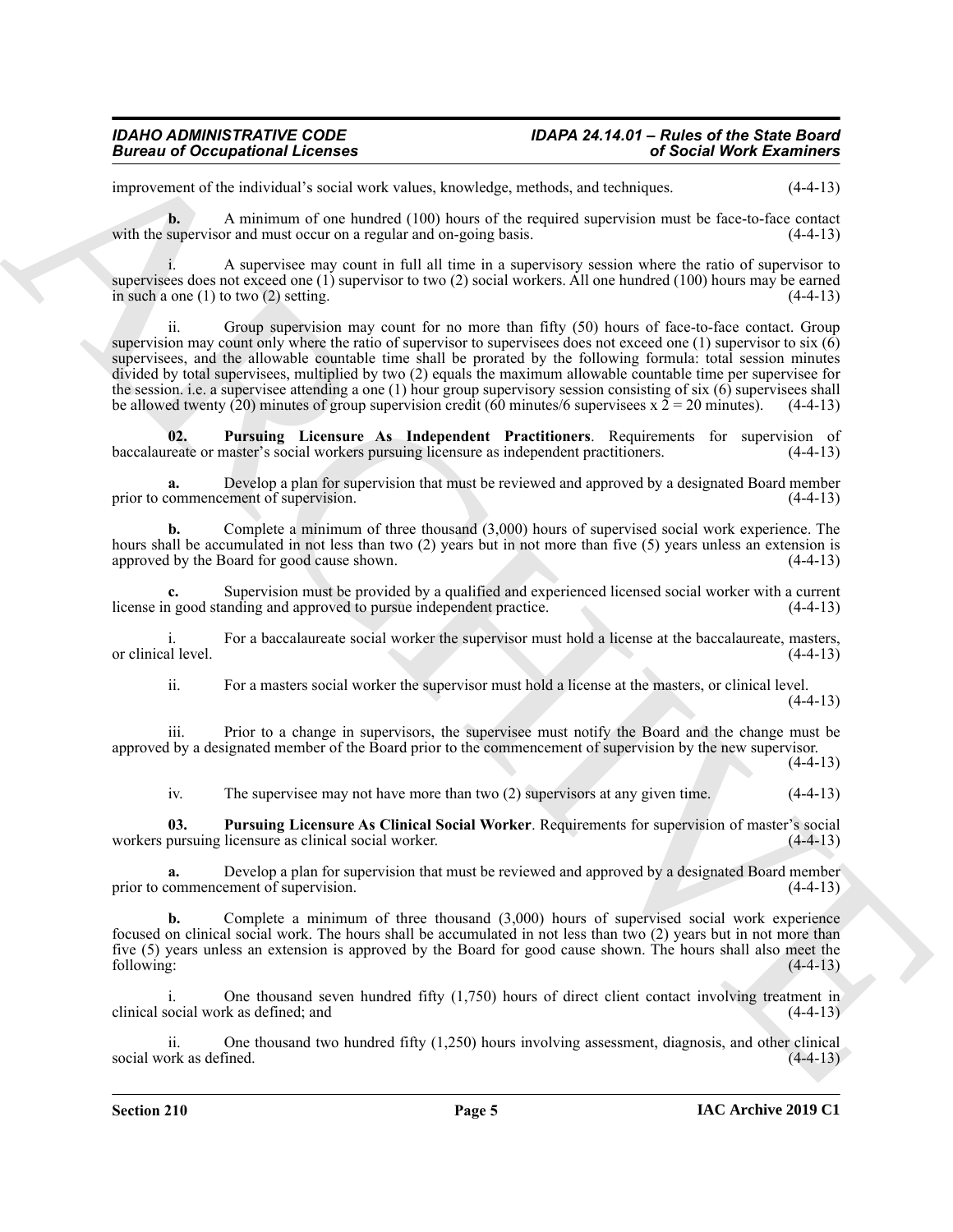<span id="page-5-0"></span>

|                  | A licensed clinical social worker who is registered as a supervisor pursuant to Section 211;       | $(4-4-13)$ |
|------------------|----------------------------------------------------------------------------------------------------|------------|
| ii.              | A licensed clinical psychologist;                                                                  | $(4-4-13)$ |
| $\cdots$<br>111. | A person licensed to practice medicine and surgery who practices in the area of psychiatry;        | $(4-4-13)$ |
|                  | A licensed clinical professional counselor registered as a supervisor by the Idaho Licensing Board |            |

|                      | <b>Bureau of Occupational Licenses</b>                                                                                                                                                                                                                                                                                         | of Social Work Examiners |
|----------------------|--------------------------------------------------------------------------------------------------------------------------------------------------------------------------------------------------------------------------------------------------------------------------------------------------------------------------------|--------------------------|
| $c_{\cdot}$          | Fifty percent (50%) of supervised experience must be provided by a licensed clinical social worker<br>registered as a supervisor pursuant to Section 211 of these rules. The remaining fifty percent (50%) of supervision<br>may be provided by one or more of the following:                                                  | $(4-4-13)$               |
| 1.                   | A licensed clinical social worker who is registered as a supervisor pursuant to Section 211;                                                                                                                                                                                                                                   | $(4-4-13)$               |
| ii.                  | A licensed clinical psychologist;                                                                                                                                                                                                                                                                                              | $(4-4-13)$               |
| iii.                 | A person licensed to practice medicine and surgery who practices in the area of psychiatry;                                                                                                                                                                                                                                    | $(4-4-13)$               |
| 1V.                  | A licensed clinical professional counselor registered as a supervisor by the Idaho Licensing Board<br>of Professional Counselors and Marriage and Family Therapists; or                                                                                                                                                        | $(4-4-13)$               |
|                      | A licensed marriage and family therapist registered as a supervisor by the Idaho Licensing Board of<br>Professional Counselors and Marriage and Family Therapists.                                                                                                                                                             | $(4-4-13)$               |
| d.                   | Prior to a change in supervisors, the supervisee must notify the Board and the change must be<br>approved by a designated member of the Board prior to the commencement of supervision by the new supervisor.                                                                                                                  | $(4-4-13)$               |
| e.                   | The supervisee may not have more than two $(2)$ supervisors at any given time.                                                                                                                                                                                                                                                 | $(4-4-13)$               |
| 04.<br>Board member. | Out-of-State Supervised Experience. The Board may consider supervised experience obtained<br>outside the state of Idaho submitted for Idaho licensure purposes. Such experience, whether already obtained or<br>planned to be obtained, must be included in the plan for supervision and reviewed and approved by a designated | $(4-4-13)$               |
| a.                   | Supervised experience must be provided by one or more of the following:                                                                                                                                                                                                                                                        | $(4-4-13)$               |
| i.                   | A licensed clinical social worker;                                                                                                                                                                                                                                                                                             | $(4-4-13)$               |
| ii.                  | A licensed clinical professional counselor;                                                                                                                                                                                                                                                                                    | $(4-4-13)$               |
| iii.                 | A licensed marriage and family therapist;                                                                                                                                                                                                                                                                                      | $(4-4-13)$               |
| iv.                  | A licensed clinical psychologist; or                                                                                                                                                                                                                                                                                           | $(4-4-13)$               |
| V.                   | A person licensed to practice medicine and surgery who practices in the area of psychiatry.                                                                                                                                                                                                                                    | $(4-4-13)$               |
| $\mathbf{b}$ .       | Supervised experience provided by an individual other than a licensed clinical social worker may<br>only satisfy a maximum of fifty percent $(50\%)$ of the required hours.                                                                                                                                                    | $(4-4-13)$               |
| c.                   | Previous supervised experience must have been obtained within the five year period preceding the<br>submission of the plan for supervision and must have been obtained in compliance with the law and rules of the state<br>in which the experience was obtained.                                                              | $(4-4-13)$               |
| d.                   | Prior to a change in supervisors, the supervisee must notify the Board and the change must be<br>approved by a designated member of the Board prior to the commencement of supervision by the new supervisor.                                                                                                                  | $(4-4-13)$               |
|                      |                                                                                                                                                                                                                                                                                                                                |                          |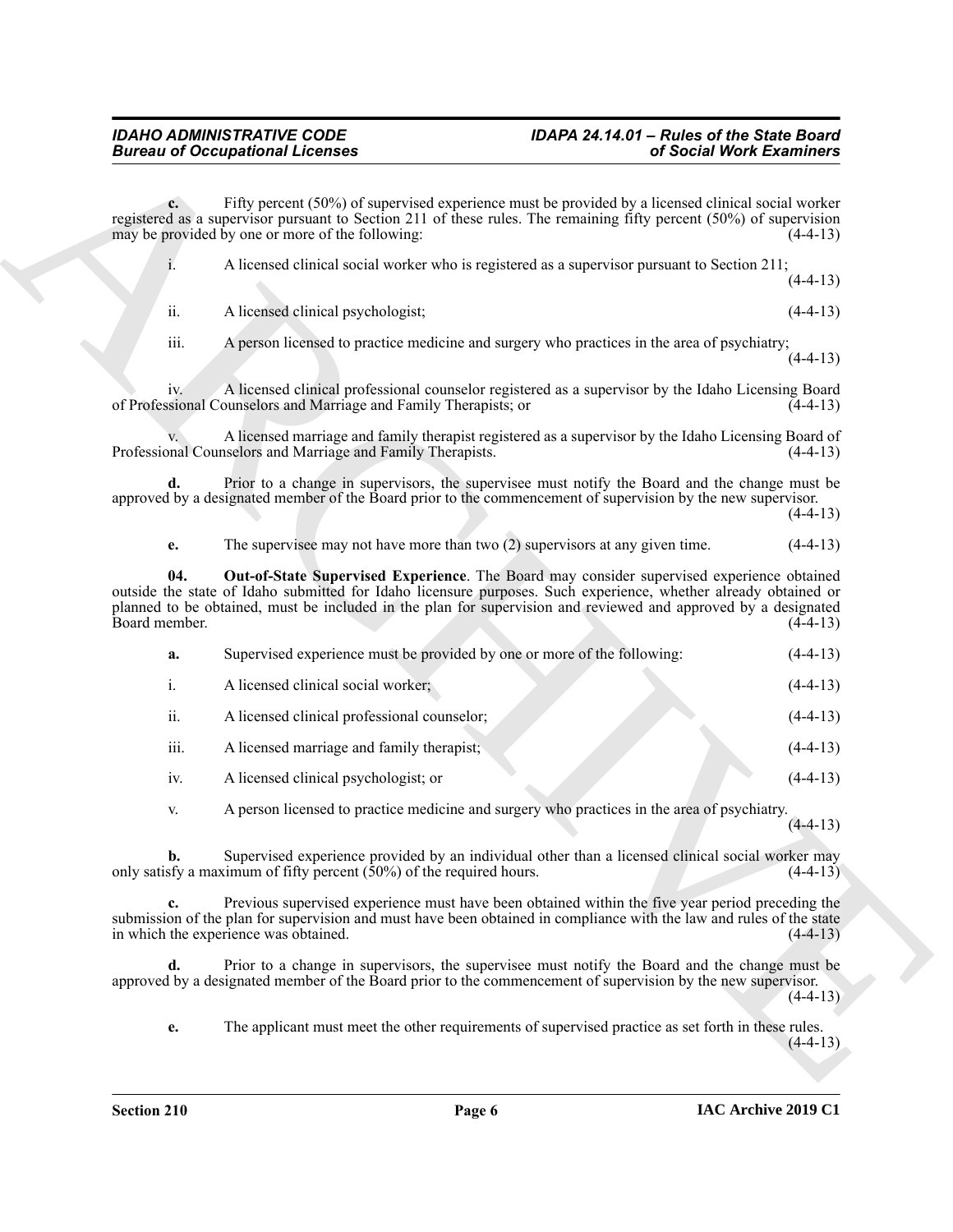# *IDAHO ADMINISTRATIVE CODE IDAPA 24.14.01 – Rules of the State Board*

### <span id="page-6-6"></span><span id="page-6-0"></span>**211. SOCIAL WORK SUPERVISOR REGISTRATION (RULE 211).**

Idaho licensed social workers shall be registered with the Board in order to provide postgraduate supervision for those individuals in Idaho pursuing licensure as a clinical social worker. (3-20-14)

### **01. Requirements for Registration**. (3-14-05)

<span id="page-6-9"></span>**a.** Document at least two-years' experience as a licensed clinical social worker. (3-20-14)

**b.** Have not been the subject of any disciplinary action for five (5) years prior to application for registration. (3-14-05)

**c.** Document fifteen (15) contact hours of education in clinical supervisor training as approved by the Board, or if previously registered as a supervisor with the Board, document six (6) hours of education in advanced supervisor training as approved by the Board. (4-4-13)

<span id="page-6-7"></span>**02.** Registration. A supervisor applicant shall submit to the Bureau a completed application form as the board. (3-14-05) approved by the board.

**a.** Upon receipt of a completed application verifying compliance with the requirements for on as a supervisor, the applicant shall be registered as a supervisor. registration as a supervisor, the applicant shall be registered as a supervisor.

<span id="page-6-8"></span>**b.** A supervisor's registration shall remain valid only so long as the individual's clinical social worker emains current and in good standing. license remains current and in good standing.

**EVALUATION CONSULTATION** (**EVALUATION** (**EVALUATION**) (**EVALUATION CONSULTATION CONSULTATION CONSULTATION CONSULTATION CONSULTATION CONSULTATION CONSULTATION CONSULTATION CONSULTATION CONSULTATION 03. Renewal**. Subject to the conditions in Paragraph 211.03.c., a supervisor's registration is valid for a term of five (5) years. To renew a supervisor registration, the registered supervisor must submit to the Board a complete application for registration renewal on forms approved by the Board and meet the following requirements:  $(4-4-13)$ 

**a.** Hold an active Idaho clinical social worker license which has not been subject to discipline and is nd in good standing; and (4-4-13) current and in good standing; and

**b.** Document six (6) hours of continuing education in advanced supervisor training as approved by the Board and completed within the previous five (5) years. (4-4-13)

**c.** For supervisors registered prior to the effective date of this rule subsection 211.03., the following requirements and conditions apply:  $(4-4-13)$ renewal requirements and conditions apply:

A registered supervisor who has been registered for at least five (5) years prior to July 1, 2013 must submit a complete application for registration renewal and meet the renewal requirements by July 1, 2015. (4-4-13)

ii. A registered supervisor who has been registered for less than five (5) years prior to July 1, 2013 must submit a complete application for registration renewal and meet the renewal requirements by July 1, 2017.

 $(4-4-13)$ 

### <span id="page-6-1"></span>**212. -- 224. (RESERVED)**

### <span id="page-6-3"></span><span id="page-6-2"></span>**225. INACTIVE STATUS (RULE 225).**

**01. Request for Inactive Status**. Each person requesting an inactive status must submit a written request and pay the inactive license fee. (4-4-13)

### <span id="page-6-5"></span><span id="page-6-4"></span>**02. Inactive License Status**. (4-9-09)

**a.** All continuing education requirements will be waived for any year or portion thereof that a licensee maintains an inactive license and is not actively practicing or supervising in Idaho (4-9-09)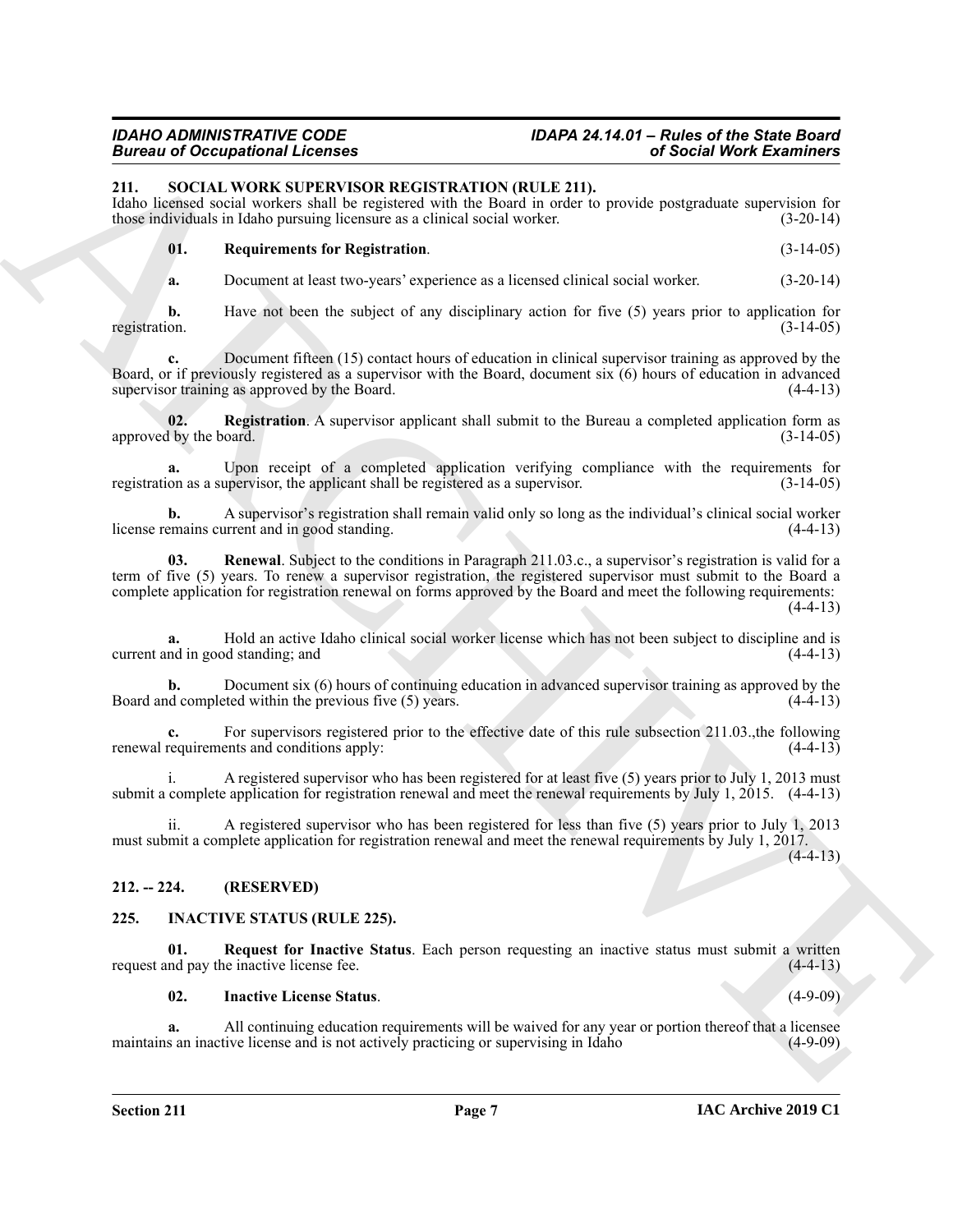<span id="page-7-15"></span><span id="page-7-10"></span><span id="page-7-8"></span><span id="page-7-3"></span><span id="page-7-2"></span><span id="page-7-1"></span><span id="page-7-0"></span>

|               | <b>Bureau of Occupational Licenses</b>                                                                                                                                                                                                                                                                                                                                                                                     | of Social Work Examiners |  |
|---------------|----------------------------------------------------------------------------------------------------------------------------------------------------------------------------------------------------------------------------------------------------------------------------------------------------------------------------------------------------------------------------------------------------------------------------|--------------------------|--|
| b.            | Inactive license renewal notices and licenses will be marked "Inactive."                                                                                                                                                                                                                                                                                                                                                   | $(4-9-09)$               |  |
| c.            | When the licensee desires active status, he must show acceptable fulfillment of continuing<br>education requirements for the previous twelve (12) months and submit a fee equivalent to the difference between the<br>inactive and active renewal fee.                                                                                                                                                                     | $(4-9-09)$               |  |
| d.            | Licensees shall not practice in Idaho while on inactive status.                                                                                                                                                                                                                                                                                                                                                            | $(4-9-09)$               |  |
| $226. - 249.$ | (RESERVED)                                                                                                                                                                                                                                                                                                                                                                                                                 |                          |  |
| 250.          | REINSTATEMENT REQUIREMENTS (RULE 250).<br>The Bureau shall cancel all licenses that have expired for failure to renew. The Bureau of Occupational Licenses may<br>reinstate said licenses in accordance with the requirements of Section 67-2614, Idaho Code.                                                                                                                                                              | $(5-3-03)$               |  |
| $251. - 299.$ | (RESERVED)                                                                                                                                                                                                                                                                                                                                                                                                                 |                          |  |
| 300.          | FEES (RULE 300).<br>To administer and carry out the provisions of this Act, the following fees are established:                                                                                                                                                                                                                                                                                                            | $(7-1-93)$               |  |
| 01.           | Application and Original License Fee. Application and Original License Fee for licensed clinical<br>social worker or licensed masters social worker or licensed social worker - seventy dollars (\$70).                                                                                                                                                                                                                    | $(4-6-15)$               |  |
| 02.<br>fees.  | <b>Examination Fee.</b> Examination fee will be set by the Board in concordance with the testing service                                                                                                                                                                                                                                                                                                                   | $(7-1-93)$               |  |
| 03.           | Endorsement and License Fee. Endorsement and License Fee for licensed clinical social worker<br>or licensed masters social worker or licensed social worker - ninety dollars (\$90).                                                                                                                                                                                                                                       | $(4-6-15)$               |  |
| 04.           | Renewal Fee. Renewal Fee:                                                                                                                                                                                                                                                                                                                                                                                                  | $(7-1-93)$               |  |
| a.            | Licensed Clinical Social Worker -- Ninety dollars (\$90).                                                                                                                                                                                                                                                                                                                                                                  | $(4-6-15)$               |  |
| b.            | Licensed Masters Social Worker -- Eighty dollars (\$80).                                                                                                                                                                                                                                                                                                                                                                   | $(4-6-15)$               |  |
| c.            | Licensed Social Worker -- Eighty dollars (\$80).                                                                                                                                                                                                                                                                                                                                                                           | $(4-6-15)$               |  |
| d.            | Inactive Licensed Clinical Social Worker -- Forty-five dollars (\$45).                                                                                                                                                                                                                                                                                                                                                     | $(4-6-15)$               |  |
| e.            | Inactive Licensed Masters Social Worker -- Forty dollars (\$40).                                                                                                                                                                                                                                                                                                                                                           | $(4-6-15)$               |  |
| f.            | Inactive Licensed Social Worker -- Forty dollars (\$40).                                                                                                                                                                                                                                                                                                                                                                   | $(4-6-15)$               |  |
| 05.           | Reinstatement Fee. Reinstatement fees in accordance with Section 67-2614, Idaho Code. (7-1-93)                                                                                                                                                                                                                                                                                                                             |                          |  |
| 06.           | All Fees Under This Act Are Non-Refundable. All fees under this Act are non-refundable.                                                                                                                                                                                                                                                                                                                                    | $(7-1-93)$               |  |
| $301. - 349.$ | (RESERVED)                                                                                                                                                                                                                                                                                                                                                                                                                 |                          |  |
| 350.          | <b>EXAMINATIONS, ENDORSEMENT, AND BOARD MEETINGS (RULE 350).</b><br>Applications for examination may be reviewed and approved by a designated Board member upon determination that<br>the applicant meets the qualifications for examination. Approval to sit for examination does not obligate the Board to<br>issue a license if it is later determined that the applicant does not meet the requirements for licensure. | $(4-4-13)$               |  |
| 01.           | Board Meetings. Board meetings will be held at least three (3) times each year at such times and<br>places as the board deems necessary.                                                                                                                                                                                                                                                                                   | $(5-3-03)$               |  |
|               |                                                                                                                                                                                                                                                                                                                                                                                                                            |                          |  |

### $(7-1-93)$

### <span id="page-7-14"></span><span id="page-7-13"></span><span id="page-7-12"></span><span id="page-7-11"></span><span id="page-7-9"></span><span id="page-7-4"></span>**301. -- 349. (RESERVED)**

### <span id="page-7-7"></span><span id="page-7-6"></span><span id="page-7-5"></span>**350. EXAMINATIONS, ENDORSEMENT, AND BOARD MEETINGS (RULE 350).**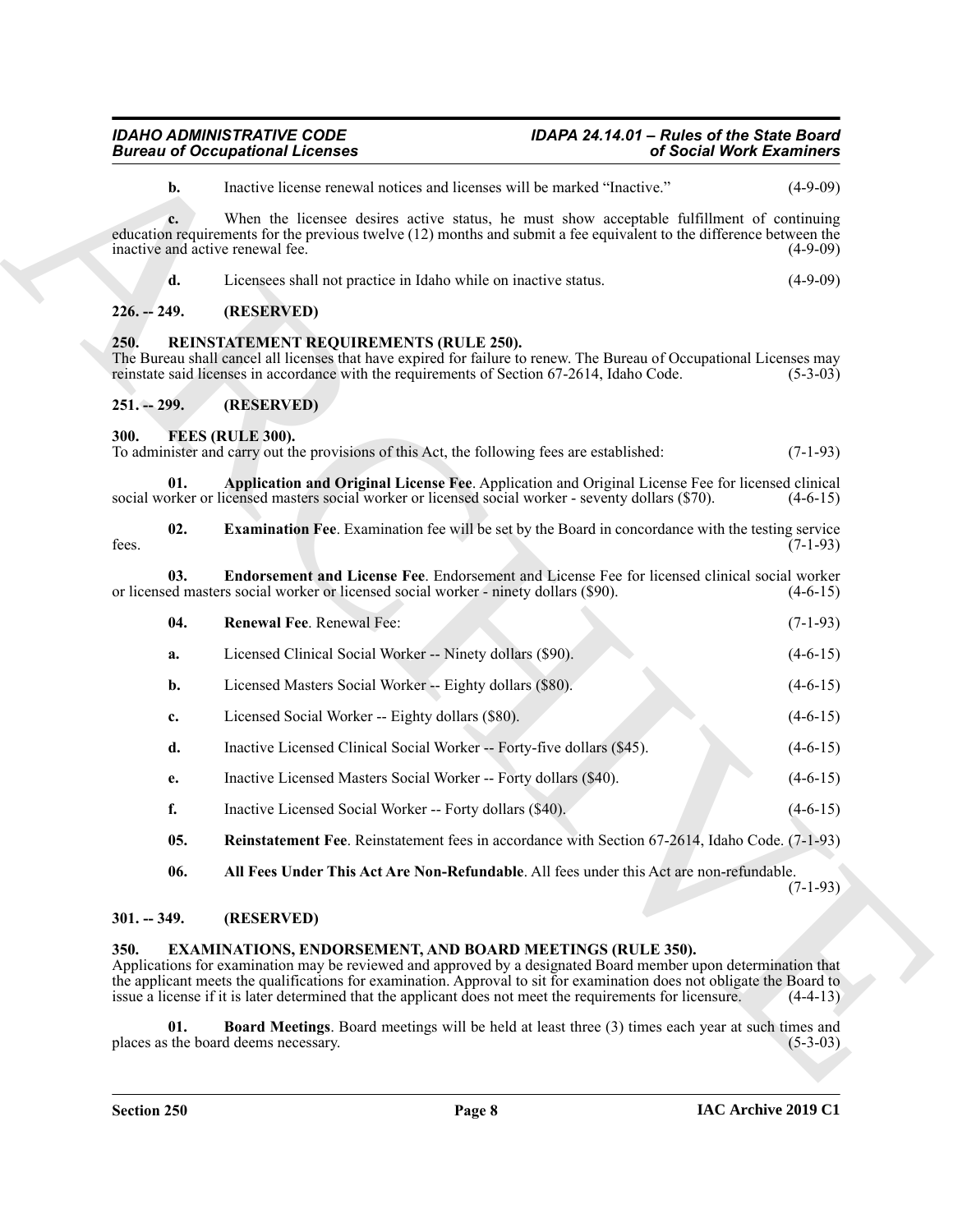**02. Exam**. The Board approves the uniform, nationally standardized examination of the Association of ork Boards (ASWB) as the Idaho licensure examination. (4-4-13) Social Work Boards (ASWB) as the Idaho licensure examination.

<span id="page-8-5"></span>**a.** Bachelor level candidates shall be required to successfully pass the bachelor's examination.

 $(4-2-08)$ 

**b.** Masters level candidates shall be required to successfully pass the master's examination.  $(4-2-08)$ 

<span id="page-8-6"></span><span id="page-8-3"></span>**c.** Clinical level candidates shall be required to successfully pass the clinical examination. (5-3-03)

**03. Dates of Exams**. Examination at all levels of social work licensing will be conducted on dates established for national administration. (7-1-93)

**04. Graduation Date to Qualify for Exam**. Candidates for examination who can satisfy the board that they will be graduating at the end of the spring, summer or fall terms of any given year, may qualify for examination immediately preceding the date of graduation. (4-4-13)

<span id="page-8-4"></span>**05. Endorsement**. The Board may grant a license to any person who submits a completed application on a form approved by the Board together with the required fees and who: (5-3-03)

**a.** Holds a current, active social work license, at the level for which a license is being sought, issued by the authorized regulatory entity in another state or country, the certification of which must be received directly by the Board from the issuing agency; and

**b.** Has not been disciplined within the last five (5) years, had a license revoked, suspended, restricted, vise sanctioned by any regulatory entity and has never voluntarily surrendered a license; and (5-3-03) or otherwise sanctioned by any regulatory entity and has never voluntarily surrendered a license; and

**c.** Is of good moral character and has not been convicted, found guilty, or received a withheld judgment or suspended sentence for any felony; and (5-3-03)

**d.** Has successfully passed an examination, as referenced in Subsection 350.02, or an examination provided by the Professional Examination Service (PES) at the clinical social worker and social worker level or the Education Testing Service (ETS) examination; and (5-3-03)

**e.** Has certified under oath to abide by the laws and rules governing the practice of social work in Idaho and the code of professional conduct. (5-3-03)

Branch of Concession and Levendre and the stationary contained the stationary of Secien West Extension and the stationary and the stationary of Secien West Extension and the stationary of the stationary of the stationary **f.** The Board may waive the examination requirement in Subsection 350.05.d. for an applicant who was not required to pass such an examination at the time the applicant initially obtained a social work license, provided that the applicant meets all other requirements in this subsection and has actively practiced social work for five (5) of the last seven (7) years preceding application. (4-11-19)

### <span id="page-8-0"></span>**351. CONTINUING EDUCATION (RULE 351).**

### <span id="page-8-2"></span><span id="page-8-1"></span>**01. Continuing Education Requirements**. (7-1-95)

**a.** Continuing education is required for renewal at all levels of social work licensure in Idaho. The board may, upon application, waive the requirements of this rule in cases involving illness or unusual circumstances interfering with the licensee's ability to practice or inability to conform to the rules. (3-20-04)

**b.** The completion of a minimum of twenty (20) continuing education (CE) hours annually is required to renew each licensure level. (5-3-03)

**c.** Compliance with the continuing education (CE) requirements for licensees shall be reported annually. A continuing education course taken in any renewal year, but not claimed for CE credit in that year, may be utilized for credit in the following renewal year. (5-3-03)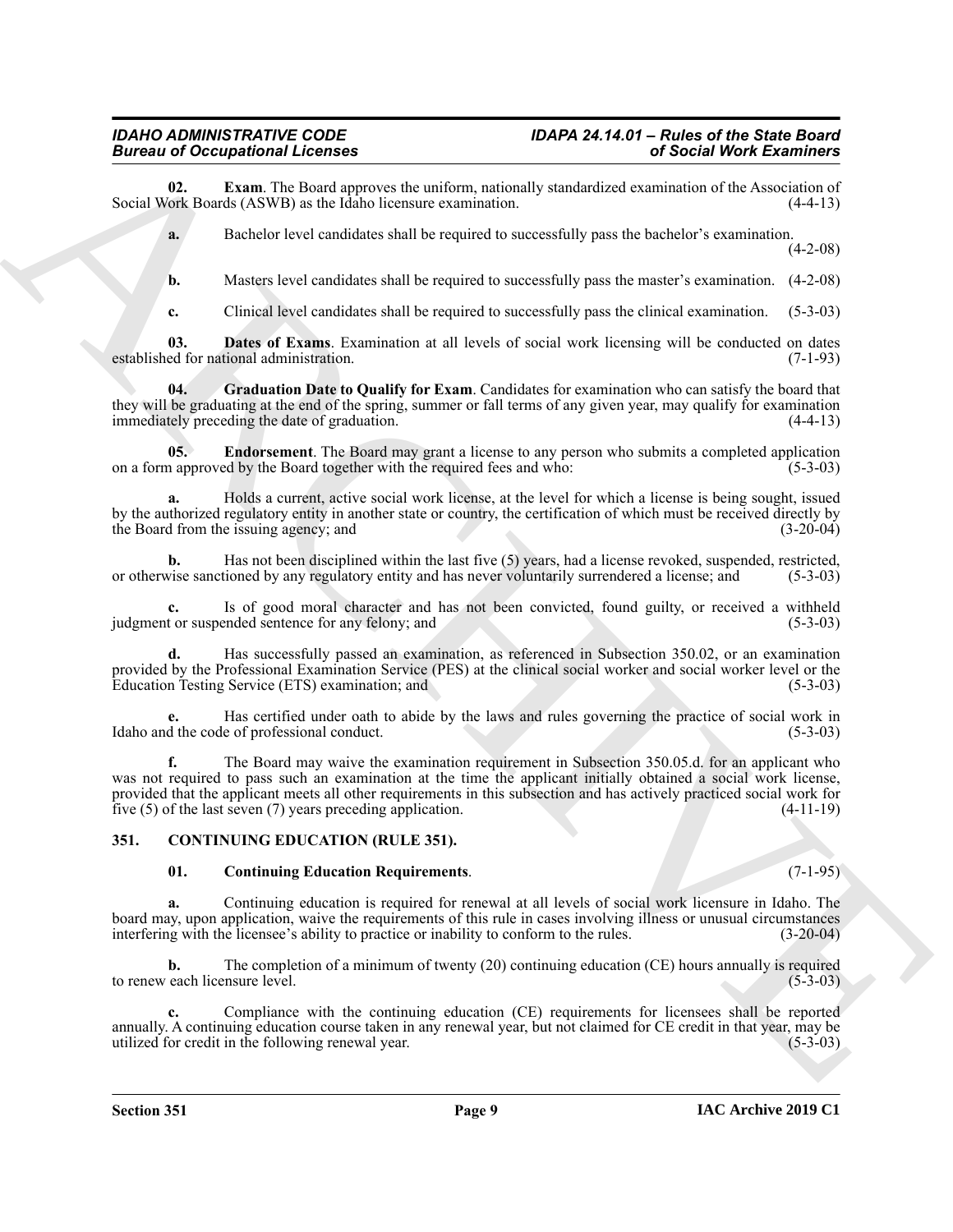**d.** Each licensed social worker shall complete and return to the Bureau a Board approved continuing n report form as part of the annual renewal of licenses. (5-3-03) education report form as part of the annual renewal of licenses.

**e.** Licensees will maintain documentation verifying CE attendance and curriculum for a period of four (4) years. This documentation will be subject to audit by the board. (5-3-03)

**f.** Licensees shall not be required to comply with this requirement during the first year in which they licensed under the social work act. (5-3-03) become licensed under the social work act.

**g.** One (1) continuing education hour shall equal one (1) clock hour. (7-1-95)

**h.** Courses that are part of the curriculum of a university, college or other educational institution shall be allotted CE credit at the rate of fifteen (15) CE hours for each semester hour or ten (10) CE hours for each quarter hour of school credit awarded. (7-1-95)

**i.** No more than ten (10) continuing education hours may be obtained from category II. (7-1-95)

**j.** As part of the required hours of continuing education, all licensees must complete at least one (1) hour of training every year in professional ethics. (3-20-04)

**k.** Applications for reinstatement of a cancelled license shall include documented proof of meeting the continuing education requirements for the previous twelve (12) months. The requirement for professional ethics training shall continue during any period of cancellation. (3-20-04) training shall continue during any period of cancellation.

### <span id="page-9-0"></span>**02. Categories of Continuing Education**. (7-1-95)

Bureau of Conception and the material state control is a state bureau of the state of the state of the state of the state of the state of the state of the state of the state of the state of the state of the state of the s **a.** Category I. Category I includes formally organized learning events, ideally involving face-to-face interaction with a teacher for the purpose of accomplishing specific learning objectives. Courses, workshops, conferences, practice oriented seminars, staff development and training activities coordinated and/or taught by approved and recognized educators also are included in this category. Because of our geographic location and sparse population, closed circuit T.V., video and audio tapes, internet based courses, and correspondence courses may be substituted for face-to-face contact if the course is interactive or requires an examination. (3-14-05)

**b.** Category II. Category II consists of a variety of self-directed professional study activities and growth experiences. Examples include making an initial presentation on professional issues or programs, teaching a course for the first time, presenting a lecture or conducting a workshop for the first time, editing or writing professional books or articles, and conducting professional research. (3-20-04)

**c.** The subject matter of all approved continuing education shall be germane to the practice of social work as defined in Section 54-3202, Idaho Code, and may include the specialties of Marriage and Family Therapy, Psychiatry, Psychiatric Nursing, or Psychology. (3-14-05)

### <span id="page-9-1"></span>**03. Continuing Education Sources**. (7-1-95)

**a.** Continuing education course providers shall include: (5-3-03)

i. Professional Associations. Continuing education hours may be obtained by participating in activities sponsored by or approved by professional associations including but not limited to the Idaho Chapter of the National Association of Social Workers, Idaho Society for Clinical Social Workers. The professional association shall certify the number of clock hours of educational content in each sponsored or approved activity. (5-3-03 certify the number of clock hours of educational content in each sponsored or approved activity.

Educational Institutions. Continuing education hours may be obtained by completing coursework not below your level of licensing or by participating in continuing education programs sponsored by or approved by educational institutions accredited by a regional body recognized by the Council on Post Secondary Accreditation. The educational institution shall certify the number of clock hours of educational content in each sponsored or approved program. (7-1-95)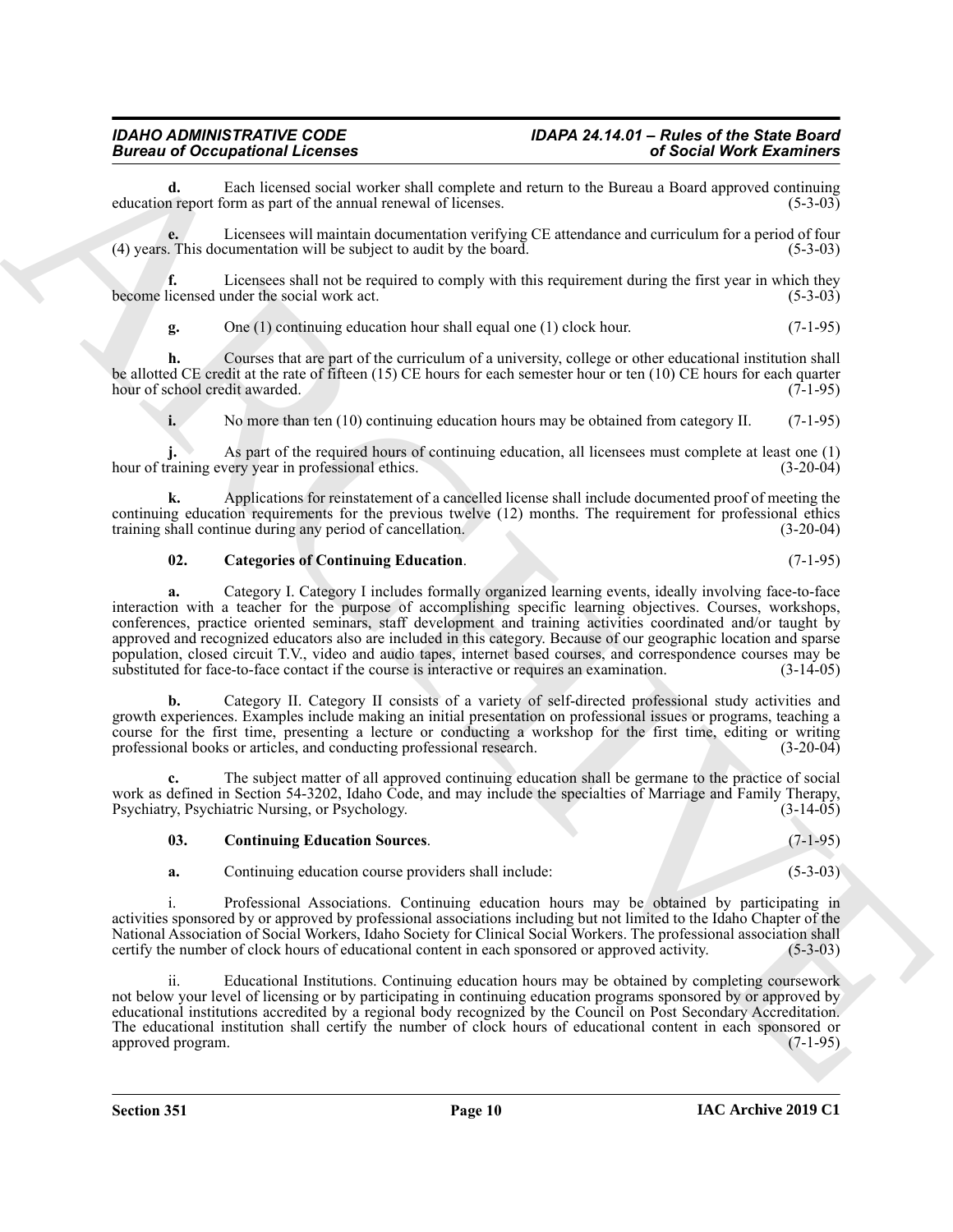Government Agencies, Schools and Hospitals. Continuing education hours may be obtained by participating in in-service training, courses or workshops sponsored by federal, state, or local government agencies, public school systems and licensed hospitals. The provider shall certify the number of clock hours of educational content in each approved activity. (7-1-95)

iv. Private social service agencies and other entities. Continuing education hours may be obtained by participating in continuing education programs sponsored by agencies or entities who regularly provide social work services. The provider shall certify the number of clock hours of educational content in each approved activity.

(3-20-04)

**b.** All continuing education hours must be relevant to the profession of social work at the individual's particular level of social work licensure. The presenter's level of education must be at the licensee's level or above. Continuing education for clinical licensees must be clinical in nature except that five (5) hours each year may be nonclinical but shall be germane to the practice of social work. Final approval of acceptable programs rests with the Board. (3-20-04)

### <span id="page-10-4"></span>**04. Documentation**. (7-1-95)

**a.** Each licensee shall maintain documentation verifying CE attendance and curriculum for a period of vears from the date of completion. This documentation will be subject to audit by the Board. (5-3-03) four (4) years from the date of completion. This documentation will be subject to audit by the Board.

**b.** Licensees shall attest, on their annual license renewal application, that they have satisfied the continuing education requirements. False attestation of satisfaction of the continuing education requirements on a renewal application shall subject the licensee to disciplinary action, including revocation. (5-3-03)

**c.** Category I documents must be in the form of a certificate of attendance, a statement signed by the provider verifying participation in the activity, or an official transcript. (5-3-03)

**d.** In the event a licensee fails to provide the Board with acceptable documentation of the hours attested to on the renewal application, the license will not be renewed. (7-1-95)

**e.** Documented proof of meeting the continuing education requirement shall be in the form of a certificate or letter from the sponsoring entity that includes the title of the activity, the subject material covered, the dates and number of hours credited, and the presenter's full name and professional credentials. (5-3-03)

### <span id="page-10-0"></span>**352. -- 399. (RESERVED)**

### <span id="page-10-7"></span><span id="page-10-1"></span>**400. UNPROFESSIONAL CONDUCT (RULE 400).**

"Unprofessional conduct" is further defined as any violation of the Social Work Code of Professional Conduct. (7-1-93)

<span id="page-10-2"></span>**401. -- 449. (RESERVED)**

## <span id="page-10-5"></span><span id="page-10-3"></span>**450. STATEMENT OF PUBLIC POLICY AND CODE OF PROFESSIONAL CONDUCT (RULE 450).**

Bureau of Companion Actions 1.<br>
The main and America Chinese Construction Companion Companion (Section Companion Schedule Chinacter)<br>
And the main and the main and the main and the main and the main and the main and the m The profession of social work is dedicated to serving people; the professional relationship between social workers and clients thus shall be governed by the highest moral and ethical values. The client is in a vulnerable role that extends beyond the time frame of actual services. In both social and professional interactions, this vulnerability shall be taken into consideration whether the person is currently or has been a client. Following is the Code of Professional Conduct:<br>(5-24-95) Conduct: (5-24-95)

### <span id="page-10-6"></span>**01. The Social Worker's Ethical Responsibility to Clients**. (7-1-93)

**a.** For the purpose of this Code of Professional Conduct, a client is anyone for whom the social worker provides social work services directly or indirectly through consultations, staffings, or supervision with other professionals. (7-1-93) professionals.

**b.** The social worker shall not commit fraud nor misrepresent services performed.  $(7-1-93)$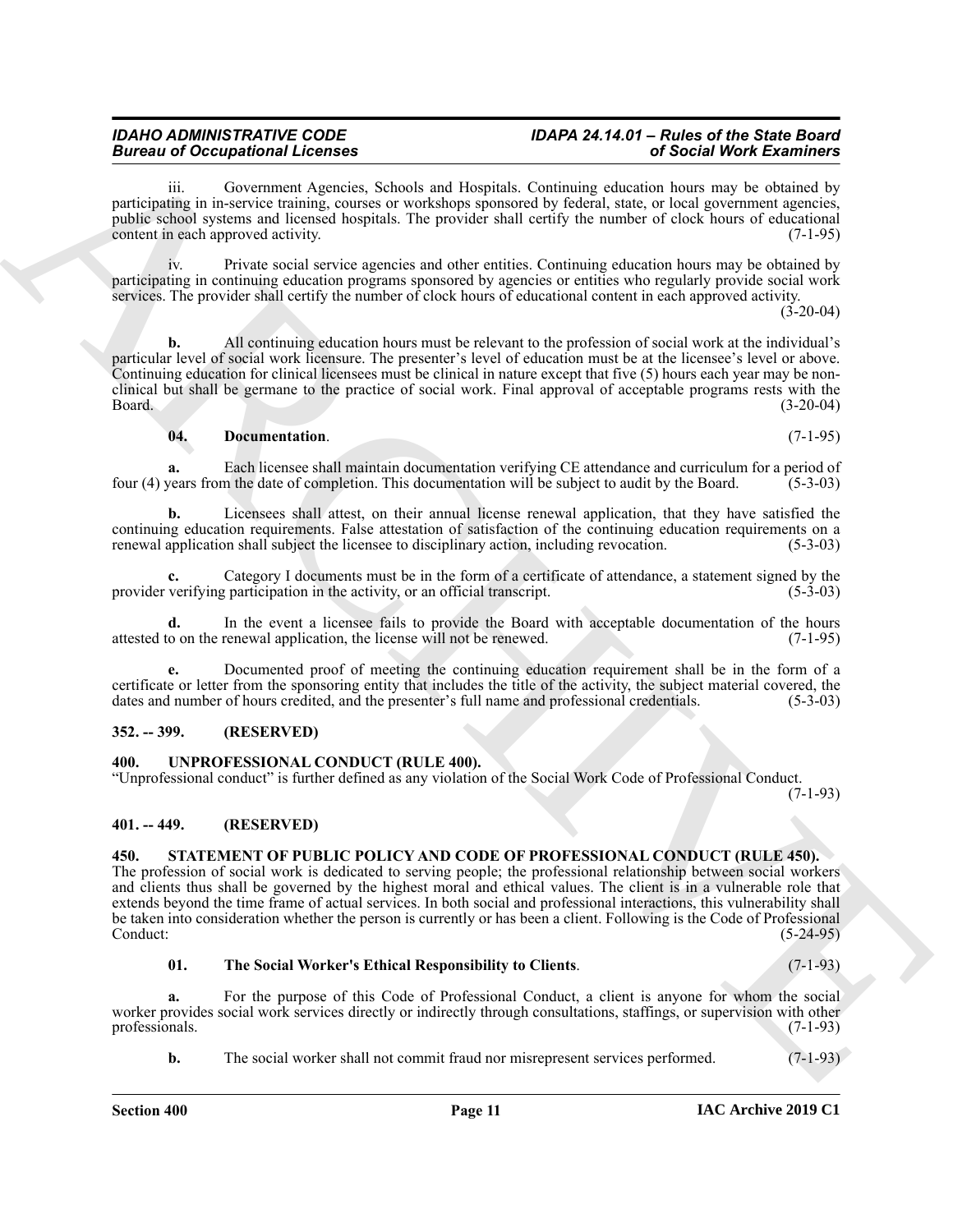**c.** The social worker shall not solicit the clients of an agency for which they provide services for his private practice. (7-1-93)

**d.** The social worker shall not divide a fee or accept or give anything of value for receiving or making a referral.  $(7-1-93)$ 

**e.** The social worker shall provide clients with accurate and complete information regarding the extent and nature of the services available to them. (7-1-93)

**f.** The social worker shall terminate service to clients, and professional relationships with them, when such service and relationships are no longer required or in which a conflict of interest arises. (7-1-93)

**g.** A social worker shall not violate a position of trust by knowingly committing any act detrimental to a client. (7-1-93)

**h.** A social worker shall not exploit their professional relationships with clients (or former clients), supervisees, supervisors, students, employees, or research participants, sexually or otherwise. Social workers shall not condone or engage in sexual harassment. Sexual harassment is defined as deliberate or repeated comments, gestures, or physical contacts of a sexual nature that are unwelcomed by the recipient. (7-1-93)

**i.** A social worker shall not engage in romantic or sexual acts with a client or with a person who has been a client within the past three (3) years, with a relative of a client, or with a person with whom the client maintains a close personal relationship when it has the potential to be harmful to the client. A social worker shall not provide social work services to a person with whom he/she has had a romantic or sexual relationship. (4-4-13)

### <span id="page-11-0"></span>**02. The Social Worker's Conduct and Comportment as a Social Worker**. (7-1-93)

**a.** In providing services, a social worker shall not discriminate on the basis of age, gender, race, color, religion, national origin, mental status, physical disability, social or economic status, political belief, or any other preference or personal characteristic, condition or status. preference or personal characteristic, condition or status.

Bureau of Occupational Licenses<br>
priorite Contrast The Vacanisation of the Contrast Theoretical Action of the Contrast Theoretical Action Contrast The Vacanisation of the Contrast Theoretical Action of the Contrast Theore **b.** Social workers shall not undertake any activity in which their personal problems are likely to lead to inadequate performance or harm to a client, colleague, student, or research participant. If engaged in such activity when they become aware of their personal problems, they shall seek competent professional assistance to determine whether they should suspend, terminate, or limit the scope of their professional activities. (7-1-93)

**c.** A social worker shall not practice while impaired by medication, alcohol, drugs, or other chemicals. A social worker shall not practice under a mental or physical condition that impairs the ability to practice  $\frac{4-2-08}{2}$ 

**d.** A social worker shall not repeatedly fail to keep scheduled appointments. (7-1-93)

**e.** The social worker who anticipates the termination or interruption of service to clients shall notify clients promptly and seek the transfer, referral, or continuation of services in relation to the clients' needs and preferences.

**f.** The social worker shall attempt to make appropriate referrals as indicated by the client's need for (7-1-93) services. (7-1-93)

**g.** A social worker shall obtain the client's or legal guardian's informed written consent when a client is to be involved in any research project. A social worker shall explain the research, including any implications.

(7-1-93)

**h.** The social worker shall obtain informed consent of clients before taping, recording, or permitting third party observation of their activities. (7-1-93)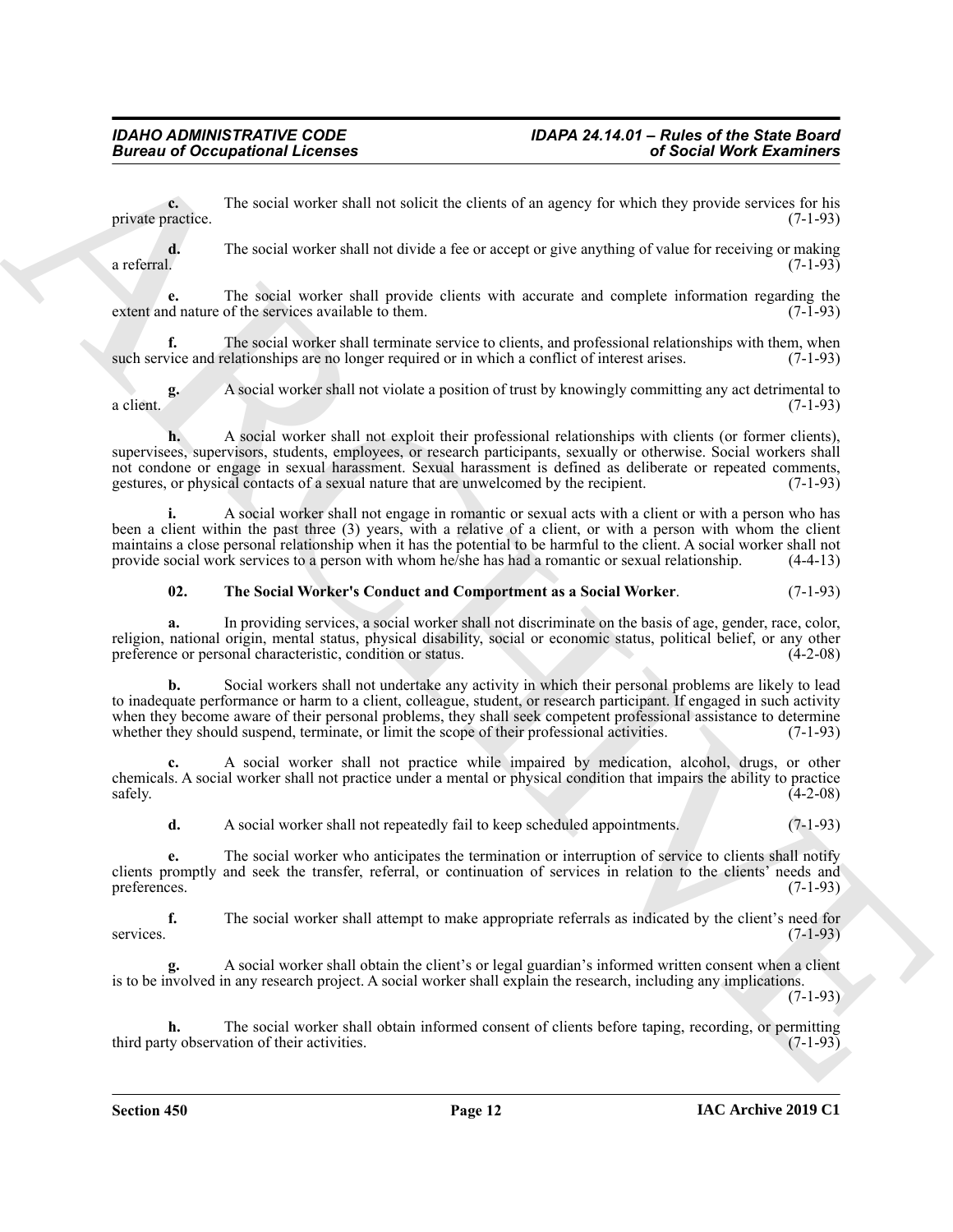# *IDAHO ADMINISTRATIVE CODE IDAPA 24.14.01 – Rules of the State Board*

**i.** A social worker shall safeguard information given by clients in providing client services. Except when required by law or judicial order, a social worker shall obtain the client's informed written consent before releasing confidential information from the setting or facility except for compelling reasons defined as but not limited  $\frac{1}{2}$  (7-1-93)

i. Consultation with another professional on behalf of the client thought to be dangerous to self or others; (7-1-93)

ii. Duty to warn pursuant to Chapter 19, Title 6, Idaho Code; (5-24-95)

iii. Child abuse and sexual molestation pursuant to Chapter 16, Title 16, Idaho Code; and (5-24-95)

<span id="page-12-0"></span>iv. Any other situation in accordance with statutory requirements. (7-1-93)

A social worker shall report any violation of the law or rules, including Code of Professional son certified under Chapter 32, Title 54, Idaho Code. (7-1-93) Conduct, by a person certified under Chapter 32, Title 54, Idaho Code.

**03. Competent Practice for Social Workers**. All social workers shall practice in a competent manner consistent with their level of education, training and experience. (3-20-04)

**a.** A social worker shall only represent himself and practice within the boundaries of his education, training, licensure level, supervision, and other relevant professional experience.

**b.** A social worker shall only practice within new areas or use new intervention techniques or use after engaging in appropriate study, training, consultation, or supervision. (3-20-04) approaches after engaging in appropriate study, training, consultation, or supervision.

**c.** A social worker shall exercise careful judgment, when generally recognized standards do not exist with respect to an emerging area of practice, and take responsible steps to ensure the competence of his practice.

 $(3-20-04)$ 

**04. The Advertising Rules for Social Workers**. No social worker shall disseminate or cause the dissemination of any advertisement or advertising which is any way fraudulent, false, deceptive or misleading. Any advertisement or advertising shall be deemed by the board to be fraudulent, false, deceptive, or misleading if it:

(7-1-93)

<span id="page-12-1"></span>**a.** Contains a misrepresentation of fact; or (7-1-93)

Bureau of Occupation Relevant 1. Consider a state of the state of the state of the European Construction Construction Construction Construction Construction Construction Construction Construction Construction Construction **b.** Is misleading or deceptive because in its content or in the context in which it is presented it makes only a partial disclosure of relevant facts. More specifically, it is misleading and deceptive for a social worker to advertise free services or services for a specific charge when in fact the social worker is transmitting a higher charge for the advertised services to a third party payor for payment or charges the patient or a third party. It is misleading and deceptive for a social worker or a group of social workers to advertise a social work referral service or bureau unless the advertisement specifically names each of the individual social workers who are participating in the referral service or bureau. (7-1-93) service or bureau.

**c.** Creates false or unjustified expectations of beneficial treatment or successful outcomes; or(7-1-93)

**d.** Fails to identify conspicuously the social worker or social workers referred to in the advertising as a social worker or social workers; or (7-1-93)

**e.** Contains any representation or claims, as to which the social worker, referred to in the advertising, fails to perform; or (7-1-93)

**f.** Contains any representation which identifies the social worker practice being advertised by a name which does not include the terms "social worker," "social work," or some easily recognizable derivation thereof; or  $(7-1-93)$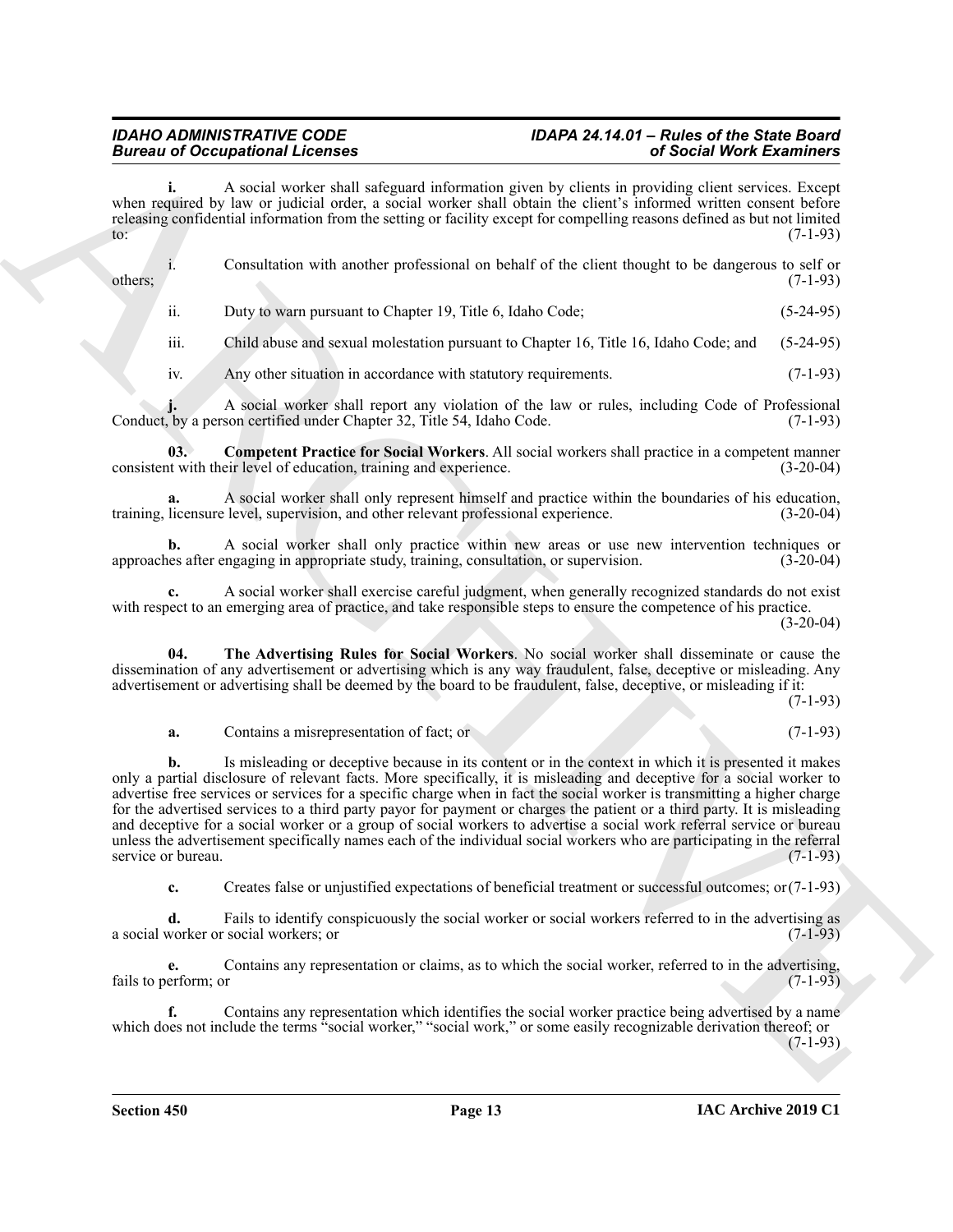**g.** Contains any representation that the practitioner has received any license or recognition by the state of Idaho or its authorized agents, which is superior to the license and recognition granted to any social worker who successfully meets the licensing requirements of Chapter 32, Title 54, Idaho Code; or (7-1-93)

**h.** Appears in any classified directory, listing, or compendium under a heading, which when considered together with the advertisement, has the capacity or tendency to be deceptive or misleading with respect to the profession or professional status of the social worker; or (7-1-93) the profession or professional status of the social worker; or

<span id="page-13-8"></span>**i.** Contains any other representation, statement, or claim which is misleading or deceptive. (7-1-93)

Because of Conception and Conception and the provision and the second with the second with the second with the second with the second with the second with the second with the second with the second with the second with th **05. Dual Relationships**. A social worker shall not engage in dual or multiple relationships with clients, with relatives of a client, or with individuals with whom clients maintain close personal relationships, in which a reasonable and prudent social worker would conclude after appropriate assessment that there is a risk of harm or exploitation to the client or of impairing a social worker's objectivity or professional judgment. A dual or multiple relationship is a relationship that occurs when a social worker interacts with a client in more than one capacity, whether it be before, during, or after the professional, social, or business relationship. Dual or multiple relationships can occur simultaneously or consecutively. After an appropriate assessment that the relationship does not create a risk of harm or exploitation to the client and will not impair a social worker's objectivity or professional judgment, the social worker must document in case records, prior to the interaction, when feasible, the rationale for such a relationship, the potential benefit to the client, and anticipated consequences for the client. (4-4-13) relationship, the potential benefit to the client, and anticipated consequences for the client.

**06.** Business Relationships. A social worker shall not purchase goods or services from a client or e engage in a business relationship with a client except when: (4-4-13) otherwise engage in a business relationship with a client except when: (4-4-13)

<span id="page-13-7"></span>**a.** The client is providing necessary goods or services to the general public;  $(4-4-13)$ 

**b.** A reasonable and prudent social worker would determine that it is not practical or reasonable to e goods or services from another provider; and (4-4-13) obtain the goods or services from another provider; and

**c.** A reasonable and prudent social worker would determine that engaging in the business relationship will not be detrimental to the client or the professional relationship.

**Bartering**. Bartering is the acceptance of goods, services, or other nonmonetary remuneration from a client in return for a social worker's services. Social workers shall not barter except when such arrangement is not exploitative and:

<span id="page-13-6"></span>**a.** Is initiated by the client and with the client's written informed consent; and  $(4-4-13)$ 

<span id="page-13-4"></span><span id="page-13-3"></span>**b.** Has an easily determined fair market value of the goods or services received. (4-4-13)

### <span id="page-13-0"></span>**451. -- 474. (RESERVED)**

### <span id="page-13-1"></span>**475. DISCIPLINE (RULE 475).**

**01. Civil Fine**. The Board may impose a civil fine not to exceed one thousand dollars (\$1,000) upon a licensed social worker for each violation of Section 54-3211, Idaho Code.

<span id="page-13-5"></span>**02. Costs and Fees**. The Board may order a licensed social worker to pay the costs and fees incurred by the Board in the investigation or prosecution of the licensee for violation of Section 54-3211, Idaho Code.

(3-18-99)

<span id="page-13-2"></span>**476. -- 999. (RESERVED)**